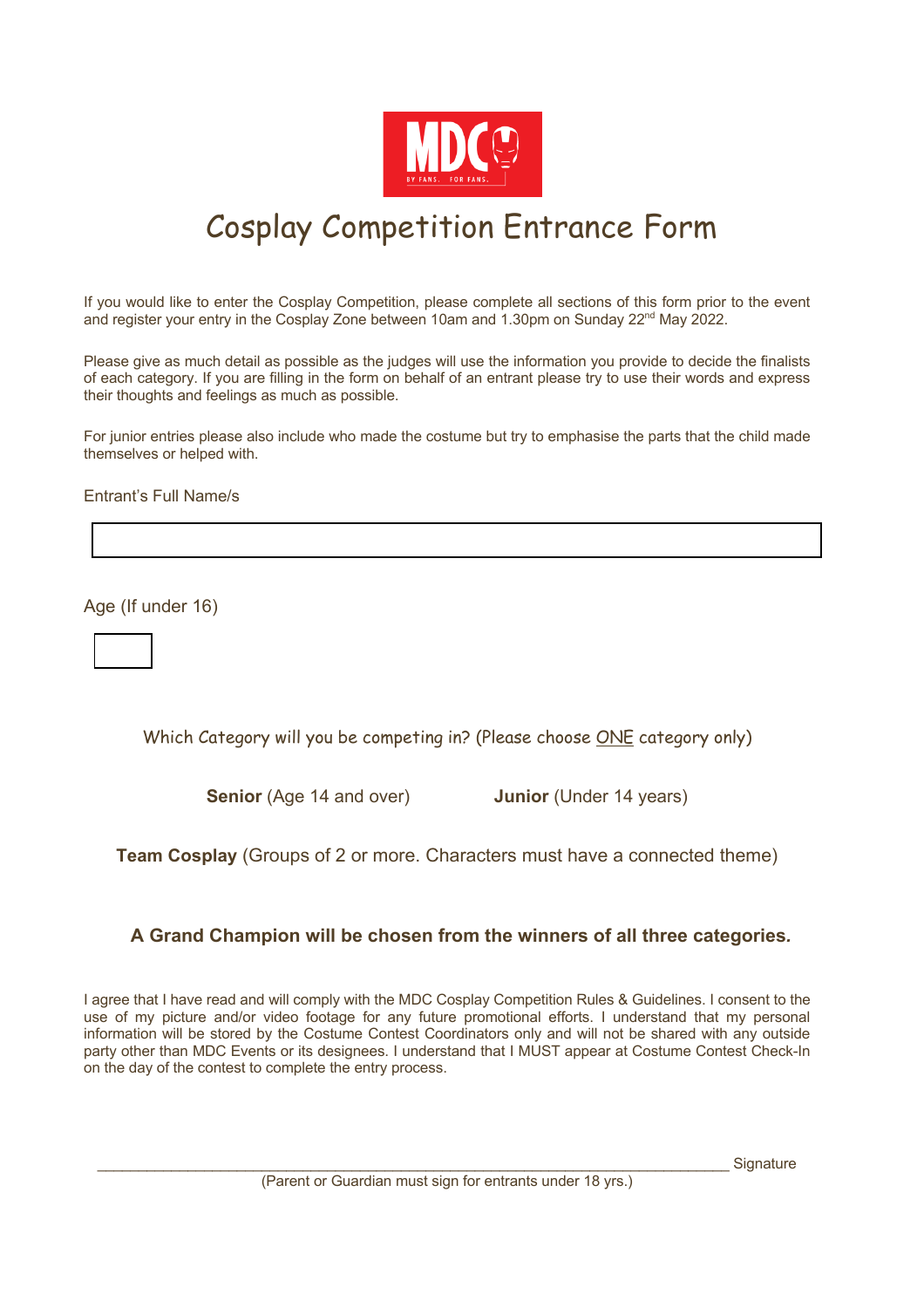## SECTION 1 Originality/Accuracy

Which character are you cosplaying and from what Comic/TV series/Movie/Game/Book etc. does your character come from? (If you are depicting a character of your own creation please give us their name and a brief description of their powers)

Which elements of your costume do you think are key features of the character you are portraying? Is it the colour scheme? A particular weapon or prop? Their armour? Their hair? What do you think defines your character? For Example: THOR – Hammer, Blonde Hair, Armour. 4TH DOCTOR – Hat, Striped Scarf, Sonic Screwdriver

# SECTION 2 Craftsmanship

Which elements of your costume have you made from scratch and/or adapted from bought items (please give details of what you have adapted and how).

### SECTION 3 Creativity

Please tell us what materials you used to build items in your cosplay. For example: - Have you transformed a Bombay Pot Noodle into a Jawa Blaster? Made a utility pouch from a £1 Wash bag? Or constructed a Minion using hula hoops and chicken wire? (Yes we have actually done these things!!) This is your chance to show off how creative you've been. If you have made your costume, approximately how long has it taken to complete your outfit? Did you spend hours looking for the right materials or learning a new skill?

If your costume is made up from bought items, please give details of any pieces you spent time searching for and how long it took to adapt them to your finished cosplay.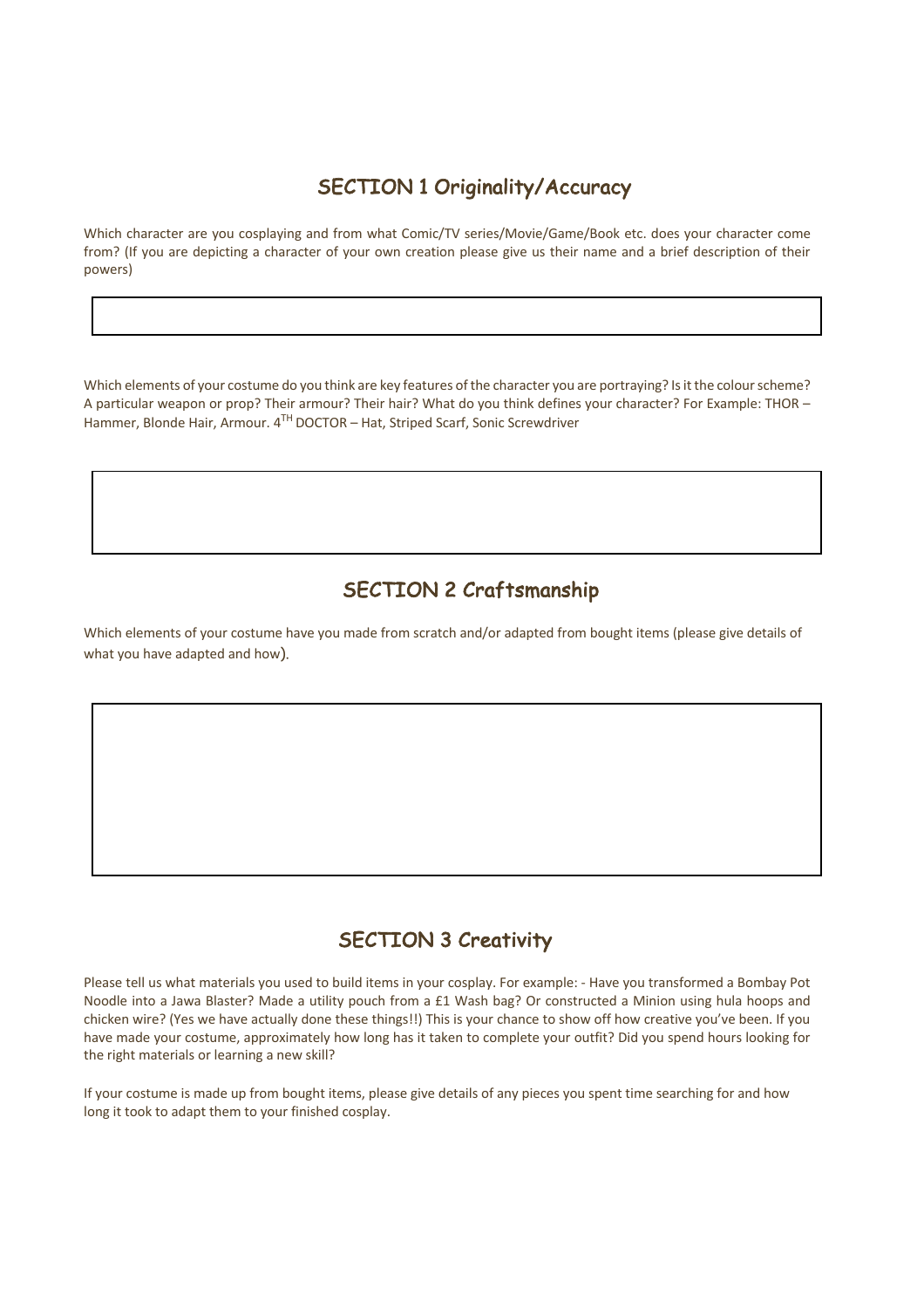# SECTION 4 Passion

In your own words please tell us what you love about your character and why you wanted to cosplay them.

Please tell us the reasons why you love cosplay. Include how long you have been cosplaying for, what cosplay means to you and how it enhances your life.

*The MDC Team and Unipool Cosplay would like to thank you for taking part in our cosplay competition and we have loved seeing your wonderful creations. Remember even if you don't get an award, there are no losers in cosplay. We are all winners if we're having fun!* 

*For Official Use Only* 

|                  | Judge 1 | Judge 2 | Judge 3 | Judge 4            | <b>Total</b> |
|------------------|---------|---------|---------|--------------------|--------------|
| <b>Section 1</b> |         |         |         |                    |              |
| <b>Section 2</b> |         |         |         |                    |              |
| <b>Section 3</b> |         |         |         |                    |              |
| <b>Section 4</b> |         |         |         |                    |              |
|                  |         |         |         | <b>Grand Total</b> |              |